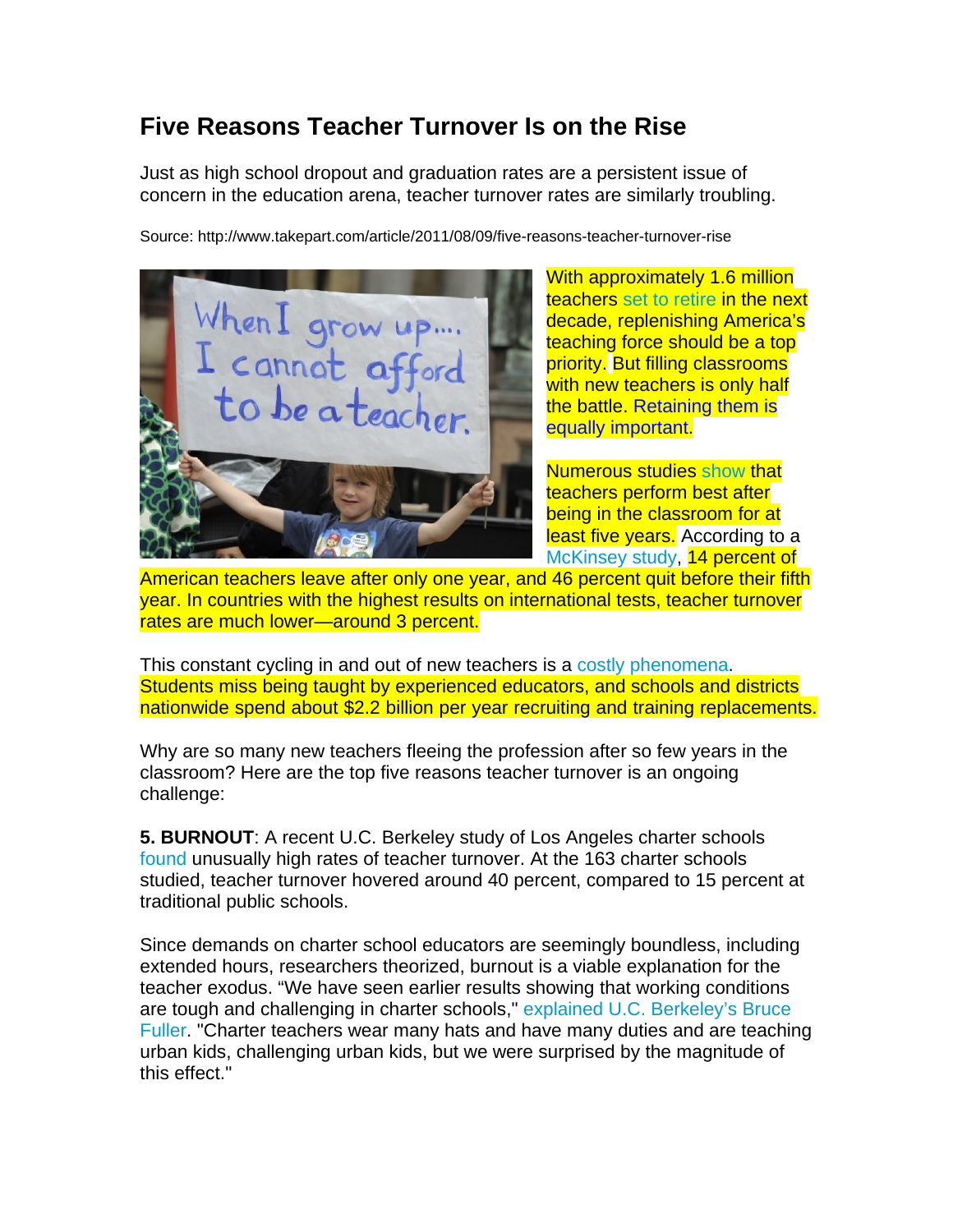**4.THREAT OF LAYOFFS**: In response to annual budget shortfalls, districts nationwide have sent pink slips to tens of thousands of teachers each spring for the past four years. In 2011, California sent out 30,000.

Retired teacher and author Jaime O'Neill believes this ongoing threat to job security has a destabilizing effect. As a new teacher, he wrote, you can expect your job "threatened each and every year when the annual state budget reveals once more that big cuts to education are coming, that you've been pink slipped until or unless there's a last-minute reprieve. That yearly panic will cause you to wonder why you ever went into teaching in the first place, and you will surely make plans to seek other employment with each mention of just how precarious your employment is."

**3. LOW WAGES**: U.S. Secretary of Education Arne Duncan recently said that teachers should earn between \$60,000 and \$150,000 per year. That's a far cry from the current national average starting salary for teachers, which is \$35,139.

Linda DeRegnaucourt, an accomplished high school math teacher, told CNN that after working for five years without a raise, and taking home an annual salary of \$38,000, she simply cannot afford to continue doing the job she loves. DeRegnaucourt, like many other teachers, will leave the profession to pursue a more lucrative career.

**2. TESTING PRESSURE**: Since the No Child Left Behind Act was introduced in 2001, standardized test scores in math and reading have become the most important accountability measure used to evaluate schools.

Studies show that pressure to raise student test scores causes teachers to experience more stress and less job satisfaction. Many educators resent narrowing curriculum and stifling creativity in favor of teaching to the test.

On the National Center for Education Information's "Profile of Teachers in the U.S. 2011," the majority of comments submitted by survey respondents were "expressions of strong opposition to the current emphasis on student testing."

As states increasingly rely on standardized test scores to evaluate individual educators, determine teacher pay and make lay-off decisions, testing pressure will only increase.

**1. POOR WORKING CONDITIONS**: When the Gates foundation polled 40,000 teachers about job satisfaction, the majority agreed that supportive leadership, time for collaboration, **access to high quality curriculum and resources**, clean and safe buildings, and relevant professional development were even more important than higher salaries.